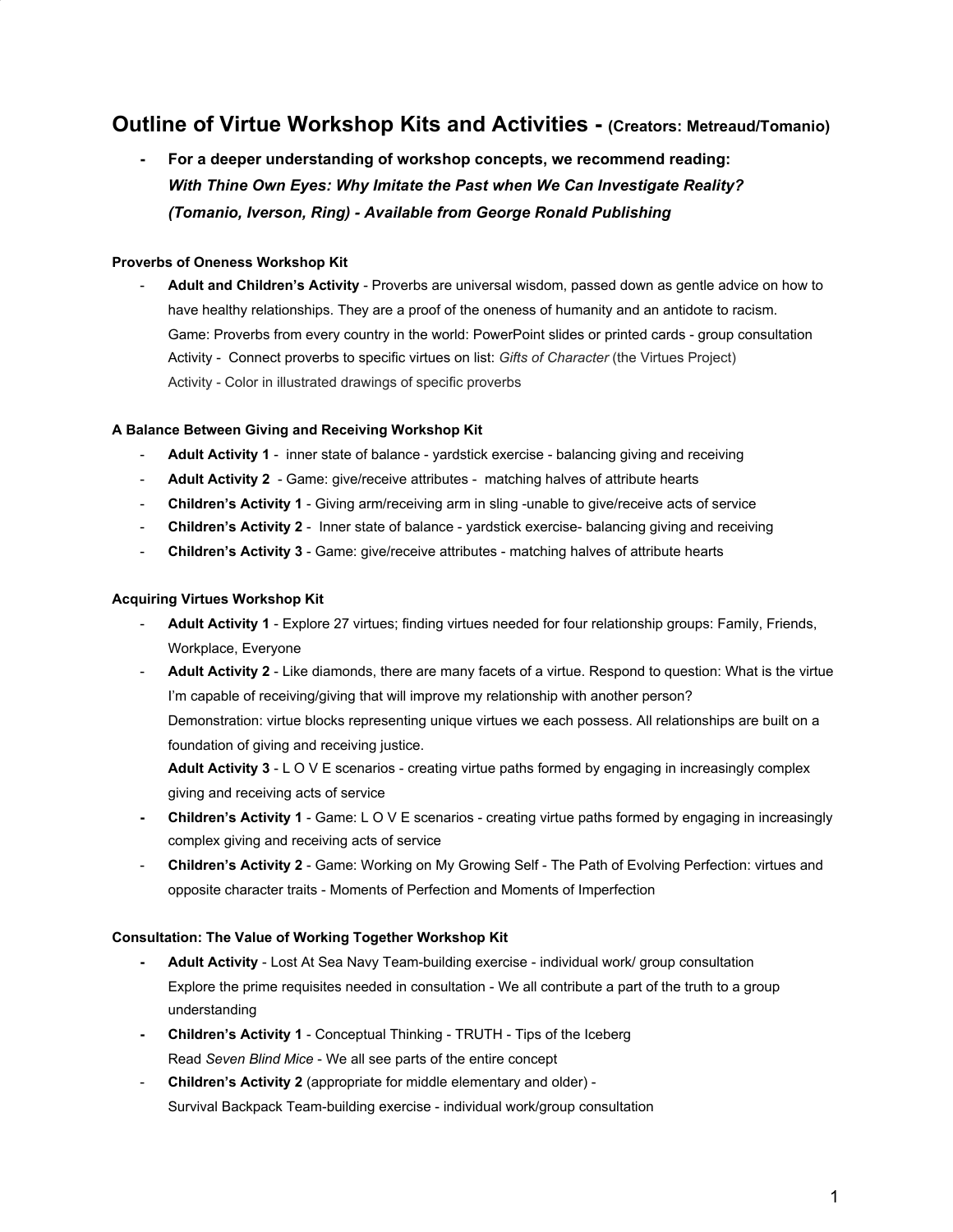# **Discovering Our Uniqueness Workshop Kit**

- **- Adult Activity**  Exploring unique spiritual gems in ourselves and others developing virtues through life experiences - unpolished gems are polished in the rock tumbler of life
- **- Children's Activity** Exploring unique spiritual gems in ourselves and others developing virtues through life experiences - unpolished gems are polished in the rock tumbler of life Activity: Making Gem necklaces

## **Diversity Workshop Kit**

- **- Adult Activity 1**  Oneness + Uniqueness = Diversity = Healthy Relationships Puzzle activity - our diverse spiritual qualities connect like the pieces of a colorful puzzle
- **Adult Activity 2**  Puzzle Activity Finding points of spiritual connections with others who are different from us allows us to form a new social reality
- **Children's Activity** Puzzle Activity our diverse spiritual qualities connect like the pieces of a colorful puzzle; making strong friendships - finding connections - Each friend teaches me something I can't learn from anyone else

# **Evolving Perfection Workshop Kit**

- **- Adult Activity**  Comparing individuals to a half-full or half-empty glass. We are all a combination of perfections and imperfections; Society is affected by built-in cultural biases of religion, socio-economic background, race, etc.
- **- Children's Activity** Comparing our friends to a glass of clean water and a glass of water with a worm in it. We and our friends are not totally perfect or imperfect. We are all growing toward God. Activity: Moving friends, perceived as imperfect, to outside of circle and inviting them back inside circle

#### **Foundation of Self-Esteem Workshop Kit**

- **- Adult Activity 1** We are all noble and filled with spiritual attributes. The source of our self-esteem is God and not ourselves. Activity: Discussing quotations about our nobility and God's love for us.
- **- Adult Activity 2**  Nesting dolls representing layers of outer and inner identities. Innermost identity is being a unique servant of God.
- **- Children's Activity**  Nesting dolls representing layers of outer and inner identities. Innermost identity is being a unique servant of God. Activity: Adding unique fingerprint to nesting doll card representing a unique servant of God

#### **God's Great Teachers Workshop Kit**

- **- Adult Activity** Comparison of Prophets of God to oases in the desert. Each Prophet is indispensable for our survival and we can not bypass any of Them.
- **- Children's Activity**  Comparison of Prophets of God to oases in the desert. Each Prophet is indispensable for our survival and we can not bypass any of Them. Game: Traveling through the desert and stopping at each oasis for refreshment of various fruits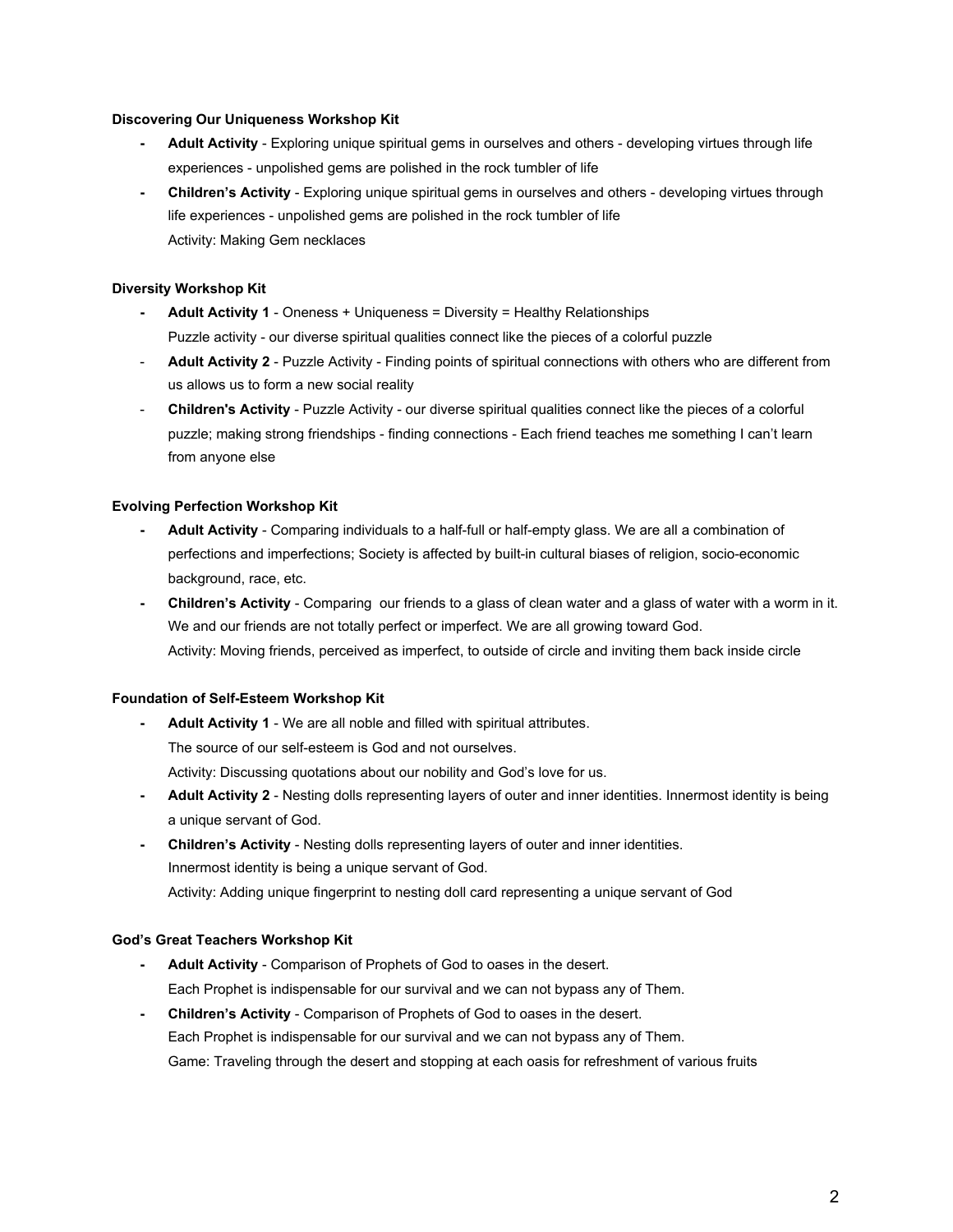## **Healthy Communication Workshop Kit**

- **- Adult Activity** Learning to communicate in a spiritually healthy manner in a rapidly deteriorating materialistic society. Healthy Communication: One servant of God to another servant of God Unhealthy Communication: Acting like a prophet of God or acting like God when communicating with others
- **- Children's Activity**  Game: Pairs learning to work together so that the bond of unity in communication is not broken - Communication with friends, family and with God is all-important

#### **Identity and Purpose - Being and Doing Workshop Kit**

- Adult Activity 1 Maintaining a balance between "identity"(being) and "propose" (doing) Demonstration: "Being" arm / "Doing" arm in slings and trying to lift table
- Adult Activity 2 Our true identity as a "servant of God" is a combination of being and doing.
- **Children's Activity** Maintaining a balance between "identity"(being) and "propose" (doing) Servant of God Being and Doing chart - with scenarios Special hat Activity - What we do each day changes, but we remain servants of God forever. Game: "Who I am" (being) and "What I do" (doing) card match

## **Immortality Workshop Kit**

- Adult Activity The essence of our souls is eternal. We will never go out of existence. Activity: "Drops in One River" - Each person is like a stream that flows into one big eternal river. When we add our unique qualities to the river, we change the river and we change ourselves forever. Demonstration: Eternal Shining Lamp (soul) and Lampshade (body)
- **- Children's Activity** Each person is like a stream that flows into one big river. When we add our unique qualities to the river, we change the river and we change ourselves forever. Game: Super Hero Helping Ducks and the River of Helping Qualities Demonstration: Eternal Shining Lamp (soul) and Lampshade (body)

#### **Making Better Choices Using Our Three Natures Workshop Kit**

- **- Adult Activity 1**  The animal nature only understands tangible physical realities. The human nature, whose main power is the mind, can also understand intangible physical realities and also intangible mental realities. The spiritual nature can also perceive intangible spiritual realities. Game: Tug of War: Puppy Mind (animal nature) vs. Brilliant Star (spiritual nature) compete for control of the Choice Maker (mind) - with scenarios and labeled necklaces
- Adult Activity 2 -: The animal nature and the spiritual nature compete for control of the mind Activity: Channeled plank on fulcrum - One end represents the animal nature. The other end represents the spiritual nature. The ball in the middle represents the mind. - with scenarios
- **- Children's Activity 1**  The animal nature, the human nature (mind) and the spiritual nature Game: Tug of War: Puppy Mind (animal nature) vs. Brilliant Star (spiritual nature) compete for control of the Choice Maker (mind) - with scenarios and labeled necklaces
- **Children's Activity 2**  The animal nature and the spiritual nature compete for control of the mind Activity: Channeled plank on fulcrum - One end represents the animal nature. The other end represents the spiritual nature. The ball in the middle represents the mind. - with scenarios